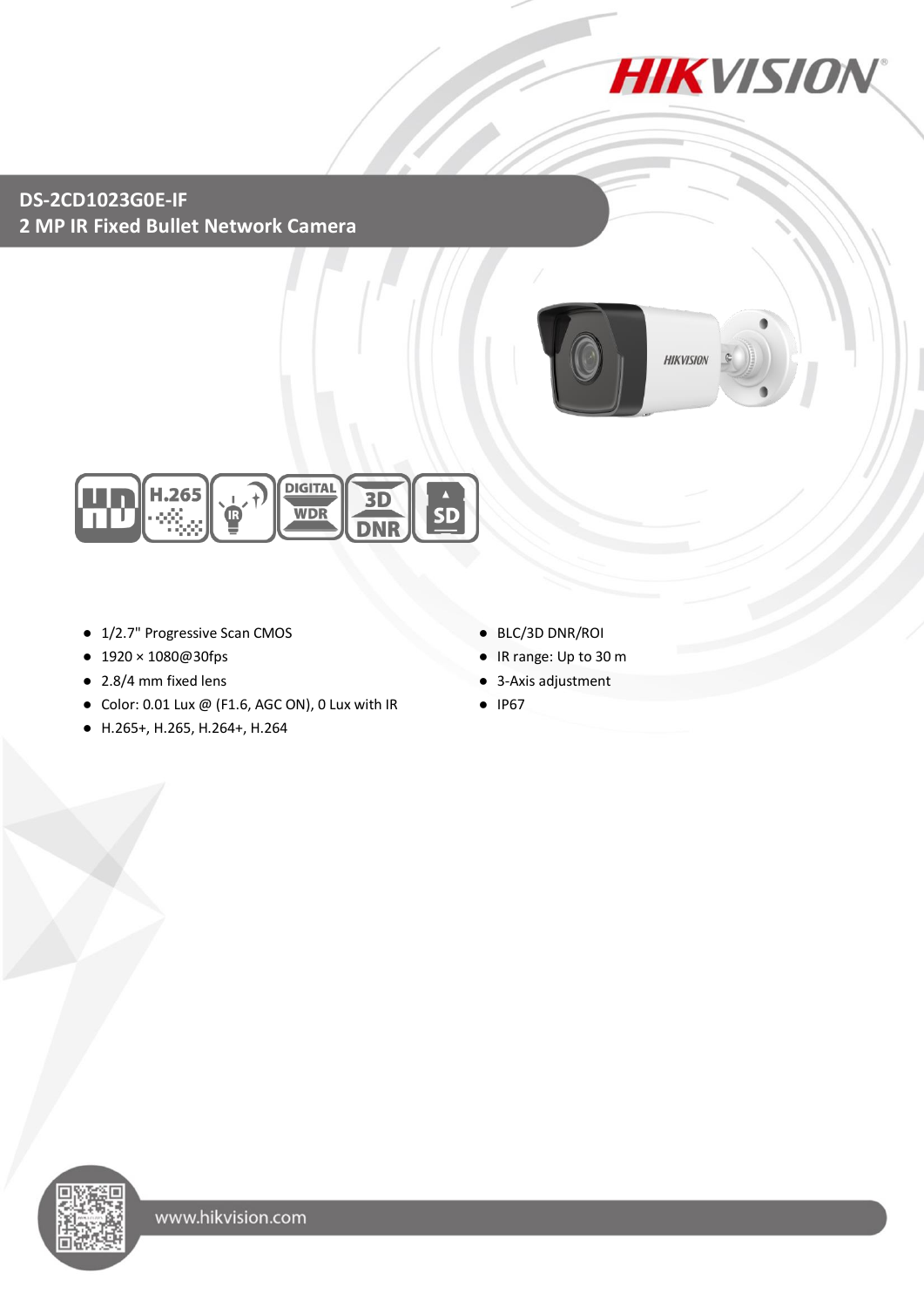

# **Specifications**

| Camera                   |                                                                                         |  |
|--------------------------|-----------------------------------------------------------------------------------------|--|
| Image Sensor             | 1/2.7" Progressive Scan CMOS                                                            |  |
| Min. Illumination        | Color: 0.01 Lux @ (F1.6, AGC ON), 0 Lux with IR                                         |  |
| Shutter Speed            | 1/3 s to 1/100,000 s                                                                    |  |
| Slow Shutter             | Yes                                                                                     |  |
| Day & Night              | IR Cut Filter                                                                           |  |
| <b>WDR</b>               | <b>DWDR</b>                                                                             |  |
| Angle Adjustment         | Pan: 0° to 360°, tilt: 0° to 180°, rotate: 0° to 360°                                   |  |
| Lens                     |                                                                                         |  |
| Lens Type                | Fixed lens, 2.8/4 mm                                                                    |  |
| Aperture                 | F1.6                                                                                    |  |
| <b>FOV</b>               | 2.8mm: Horizontal FOV: 113.4°, vertical FOV: 59.8°, diagonal FOV: 135.6°                |  |
|                          | 4 mm: Horizontal FOV: 91.5°, vertical FOV: 46.1°, diagonal FOV: 109.8°                  |  |
| Lens Mount               | M12                                                                                     |  |
| <b>Illuminator</b>       |                                                                                         |  |
| IR Range                 | Up to 30 m                                                                              |  |
| Wavelength               | 850 nm                                                                                  |  |
| <b>Video</b>             |                                                                                         |  |
| Max. Resolution          | $1920 \times 1080$                                                                      |  |
| Main Stream              | 50Hz: 25fps (1920 × 1080, 1280 × 960, 1280 × 720)                                       |  |
|                          | 60Hz: 30fps (1920 × 1080, 1280 × 960, 1280 × 720)                                       |  |
| Sub Stream               | 50Hz: 25fps (640 × 480, 640 × 360, 320 × 240)                                           |  |
|                          | 60Hz: 30fps (640 × 480, 640 × 360, 320 × 240)                                           |  |
| Video Compression        | Main stream: H.265+/H.264+/H.265/H.264                                                  |  |
|                          | Sub-stream: H.265/H.264/MJPEG                                                           |  |
| H.264 Type<br>H.264+     | Baseline Profile/Main Profile/High Profile                                              |  |
| H.265 Type               | Main stream supports<br>Main Profile                                                    |  |
| $H.265+$                 | Main stream supports                                                                    |  |
| Video Bit Rate           | 32 Kbps to 8 Mbps                                                                       |  |
| <b>Smart Feature-Set</b> |                                                                                         |  |
|                          |                                                                                         |  |
| <b>Basic Event</b>       | Motion detection, video tampering alarm, exception (illegal login, HDD full, HDD error) |  |
| Linkage Method           | Upload to FTP/memory card, notify surveillance center, send email, trigger capture      |  |
| Region of Interest       | 1 fixed region for main stream                                                          |  |
| Image                    |                                                                                         |  |
| Image Enhancement        | BLC, 3D DNR                                                                             |  |
| <b>Image Setting</b>     | Rotate mode, saturation, brightness, contrast, sharpness, AGC and white balance         |  |
|                          | adjustable by client software or web browser                                            |  |
| Day/Night Switch         | Day/Night/Auto/Schedule                                                                 |  |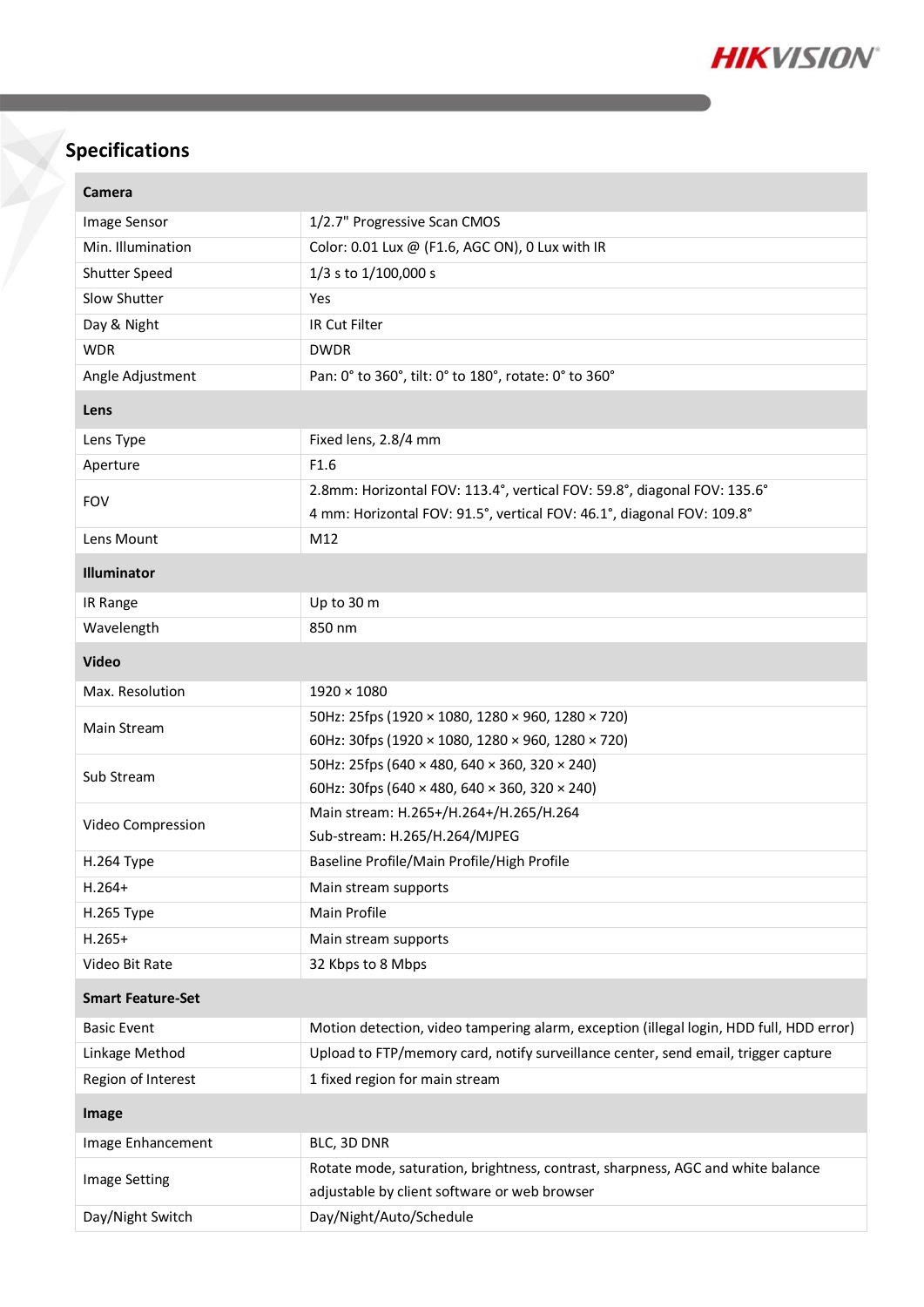

#### **Network**

| Network Storage                   | microSD/SDHC/SDXC card (128 GB) (supports image and logs storage only), local         |
|-----------------------------------|---------------------------------------------------------------------------------------|
|                                   | storage                                                                               |
| Protocols                         | TCP/IP, ICMP, HTTP, HTTPS, FTP, DHCP, DNS, RTP, RTSP, RTCP, NTP, IGMP, QoS, UDP       |
| API                               | ONVIF (PROFILE S, PROFILE G), ISAPI, SDK                                              |
| Simultaneous Live View            | Up to 6 channels                                                                      |
| User/Host                         | Up to 32 users, 3 levels: administrator, operator and user                            |
| Client                            | iVMS-4200, Hik-Connect, Hik-Central                                                   |
| Web Browser                       | IE8+, Chrome 41.0-44, Firefox30.0-51, Safari8.0-11                                    |
| Interface                         |                                                                                       |
| Communication Interface           | 1 RJ45 self-adaptive Ethernet port                                                    |
| On-board storage                  | Built-in micro SD/SDHC/SDXC slot, up to 128 GB (supports image and logs storage only) |
| General                           |                                                                                       |
| 5.5.83<br><b>Firmware Version</b> |                                                                                       |
| <b>General Function</b>           | One-key reset, heartbeat, mirror, password protection, privacy mask, watermark, IP    |
|                                   | address filter                                                                        |
| Reset                             | Reset via reset button on camera body, web browser and client software                |
| <b>Startup and Operating</b>      | -30 °C to 60 °C (-22 °F to 140 °F), humidity 95% or less (non-condensing)             |
| Conditions                        |                                                                                       |
| <b>Storage Conditions</b>         | -30 °C to 60 °C (-22 °F to 140 °F), humidity 95% or less (non-condensing)             |
| Power Supply                      | 12 VDC ± 25%, $\Phi$ 5.5 mm coaxial power plug; PoE (802.3af, class 3)                |
| Power Consumption and Current     | 12 VDC, 0.30 A, max.3.6 W; PoE (802.3af, 36 V to 57 V), 0.2 A to 0.1 A, max.4.0 W     |
| Material                          | Front cover: metal, back cover : plastic                                              |
| <b>Dimensions</b>                 | Camera: $67.8 \times 66.2 \times 177.6$ mm (2.7" $\times$ 2.6" $\times$ 7")           |
|                                   | With package: $216 \times 121 \times 118$ mm (8.5" × 4.8" × 4.6")                     |
| Weight                            | Camera: Approx. 280 g (0.6 lb.)                                                       |
|                                   | With package: Approx. 480 g (1.1 lb.)                                                 |
| <b>Approval</b>                   |                                                                                       |
|                                   | 47 CFR Part 15, Subpart B; EN 55032: 2015, EN 61000-3-2: 2014, EN 61000-3-3: 2013,    |
| EMC                               | EN 50130-4: 2011 +A1: 2014; AS/NZS CISPR 32: 2015; ICES-003: Issue 6, 2016; KN 32:    |
|                                   | 2015, KN 35: 2015                                                                     |
| Safety                            | UL 60950-1, IEC 60950-1:2005 + Am 1:2009 + Am 2:2013, EN 60950-1:2005 + Am            |
|                                   | 1:2009 + Am 2:2013, IS 13252(Part 1):2010+A1:2013+A2:2015, IEC/EN 60950-1             |
| Chemistry                         | 2011/65/EU, 2012/19/EU, Regulation (EC) No 1907/2006                                  |
| Protection                        | Ingress protection: IP67 (IEC 60529-2013)                                             |

*\* Listed resolutions are only selectable options. It does not mean that all streams can work at their maximum resolution at the same time.*

### **Available Model**

DS-2CD1023G0E-IF (2.8/4 mm)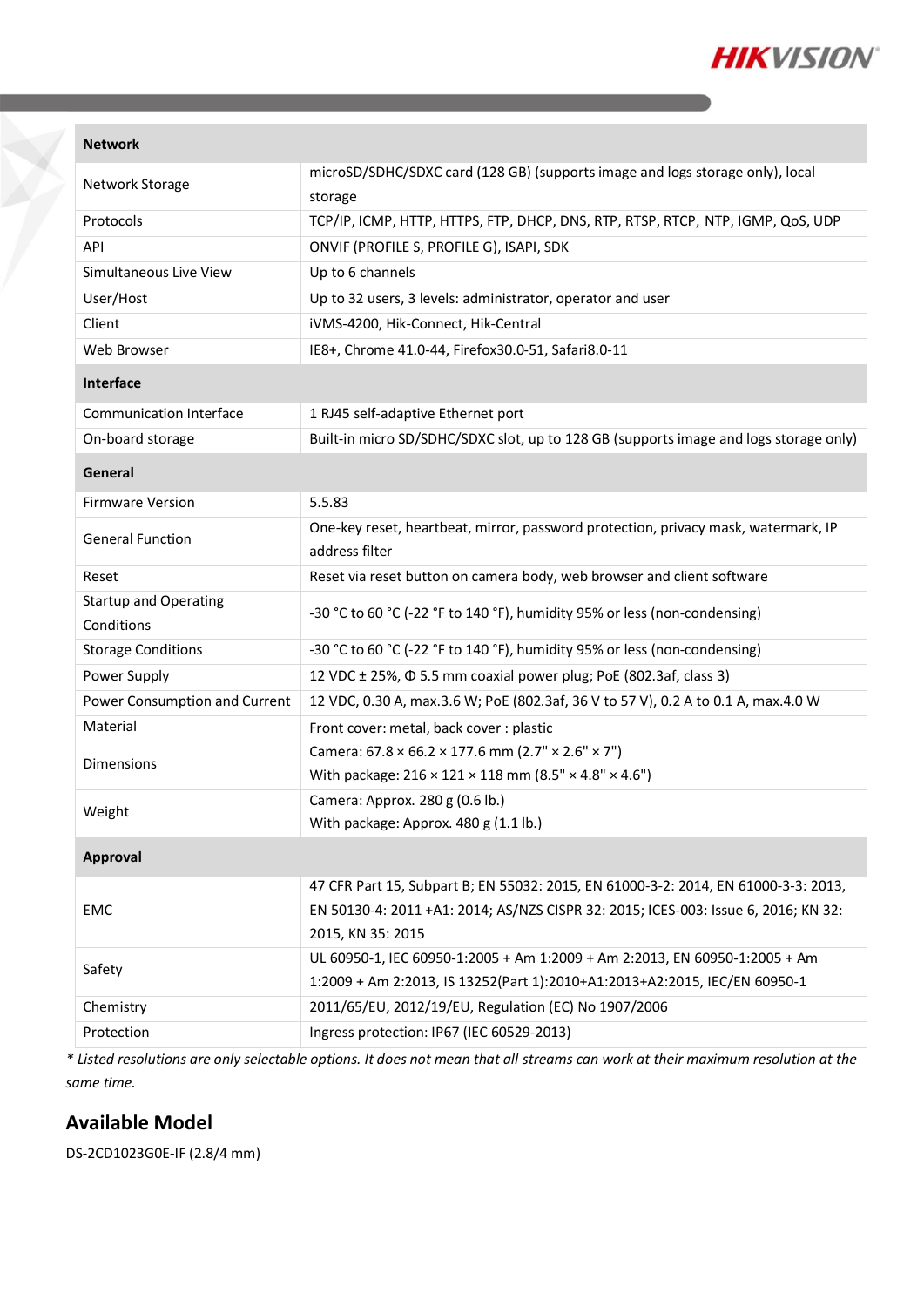

# **Dimensions**





# **Accessory**



**DS-1280ZJ-XS Junction Box**